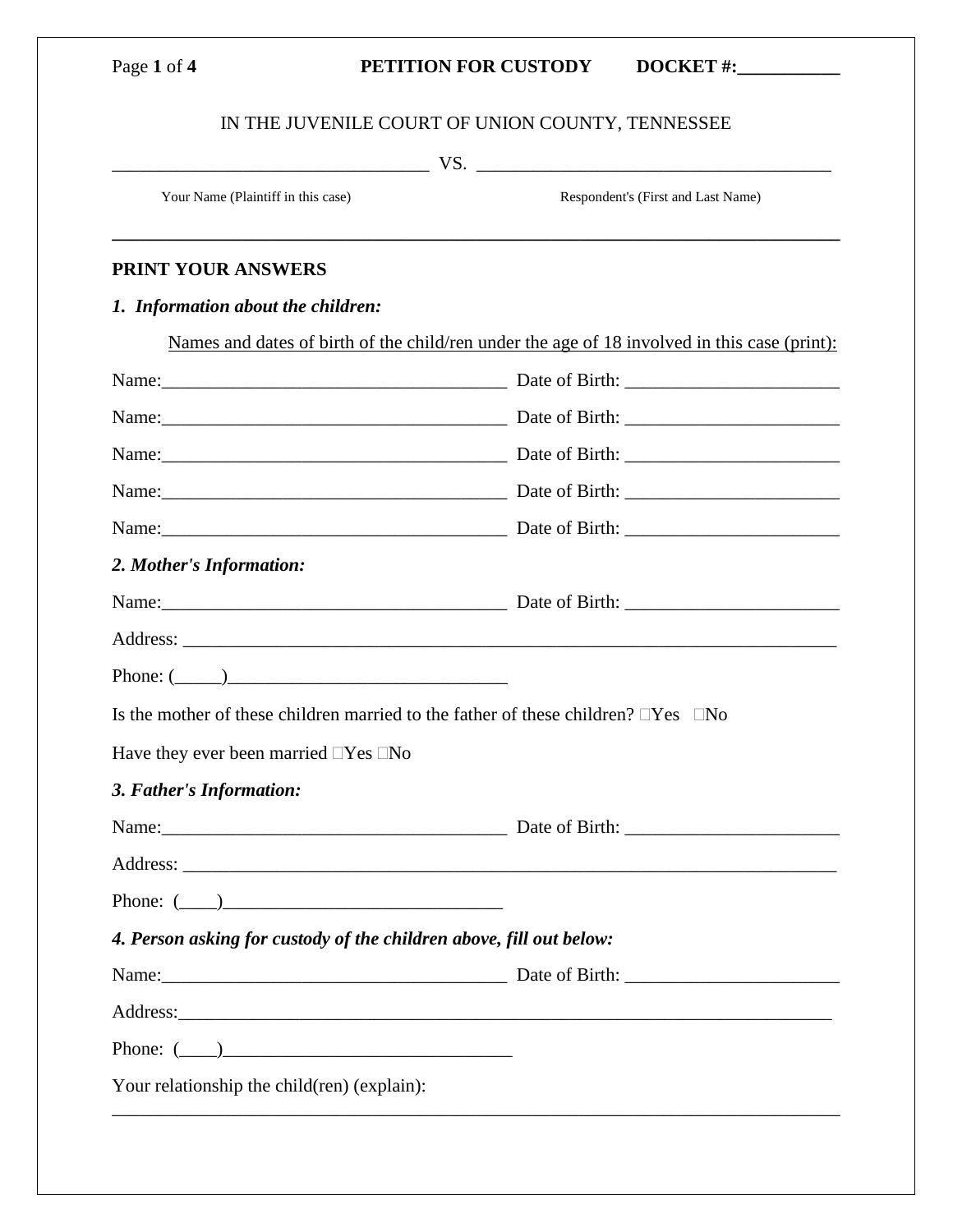| Page 2 of 4 | <b>PETITION FOR CUSTODY</b><br>$DOCKET$ #:                                                                                                                                                                                    |
|-------------|-------------------------------------------------------------------------------------------------------------------------------------------------------------------------------------------------------------------------------|
|             | 5. Additional information about the children:                                                                                                                                                                                 |
|             | Who do the children live with now? $\Box$ Mother $\Box$ Father $\Box$ Other                                                                                                                                                   |
|             |                                                                                                                                                                                                                               |
|             |                                                                                                                                                                                                                               |
|             |                                                                                                                                                                                                                               |
|             | If less than 6 months, where else have the children lived during the last 12 months?                                                                                                                                          |
|             | Previous address: Note of the contract of the contract of the contract of the contract of the contract of the contract of the contract of the contract of the contract of the contract of the contract of the contract of the |
|             | 6. Identify the current household members living with the legal custodian:                                                                                                                                                    |
|             |                                                                                                                                                                                                                               |
|             |                                                                                                                                                                                                                               |
|             |                                                                                                                                                                                                                               |
|             |                                                                                                                                                                                                                               |
|             |                                                                                                                                                                                                                               |
|             |                                                                                                                                                                                                                               |
|             | 7. Identify the current household members living in YOUR (the Petitioner's) household:                                                                                                                                        |
|             |                                                                                                                                                                                                                               |
|             |                                                                                                                                                                                                                               |
| Name:       |                                                                                                                                                                                                                               |
|             |                                                                                                                                                                                                                               |
|             | Date of Birth:<br>Name: 2008. [2016] Name: 2008. [2016] Name: 2008. [2016] Name: 2008. [2016] Name: 2008. [2016] Name: 2008. [20                                                                                              |

*Tennessee Department of Children's Services or any other State Child and Family Agency or law enforcement. If the child(ren) have ever been in foster care, explain the reasons for the placement, when the placement occurred, the requirements of the foster care plan developed for the legal custodian and you/or yourself and the legal custodian's and/or your compliance with the plan:*

*\_\_\_\_\_\_\_\_\_\_\_\_\_\_\_\_\_\_\_\_\_\_\_\_\_\_\_\_\_\_\_\_\_\_\_\_\_\_\_\_\_\_\_\_\_\_\_\_\_\_\_\_\_\_\_\_\_\_\_\_\_\_\_\_\_\_\_\_\_\_\_\_\_\_\_\_\_\_ \_\_\_\_\_\_\_\_\_\_\_\_\_\_\_\_\_\_\_\_\_\_\_\_\_\_\_\_\_\_\_\_\_\_\_\_\_\_\_\_\_\_\_\_\_\_\_\_\_\_\_\_\_\_\_\_\_\_\_\_\_\_\_\_\_\_\_\_\_\_\_\_\_\_\_\_\_\_ \_\_\_\_\_\_\_\_\_\_\_\_\_\_\_\_\_\_\_\_\_\_\_\_\_\_\_\_\_\_\_\_\_\_\_\_\_\_\_\_\_\_\_\_\_\_\_\_\_\_\_\_\_\_\_\_\_\_\_\_\_\_\_\_\_\_\_\_\_\_\_\_\_\_\_\_\_\_ \_\_\_\_\_\_\_\_\_\_\_\_\_\_\_\_\_\_\_\_\_\_\_\_\_\_\_\_\_\_\_\_\_\_\_\_\_\_\_\_\_\_\_\_\_\_\_\_\_\_\_\_\_\_\_\_\_\_\_\_\_\_\_\_\_\_\_\_\_\_\_\_\_\_\_\_\_\_ \_\_\_\_\_\_\_\_\_\_\_\_\_\_\_\_\_\_\_\_\_\_\_\_\_\_\_\_\_\_\_\_\_\_\_\_\_\_\_\_\_\_\_\_\_\_\_\_\_\_\_\_\_\_\_\_\_\_\_\_\_\_\_\_\_\_\_\_\_\_\_\_\_\_\_\_\_\_*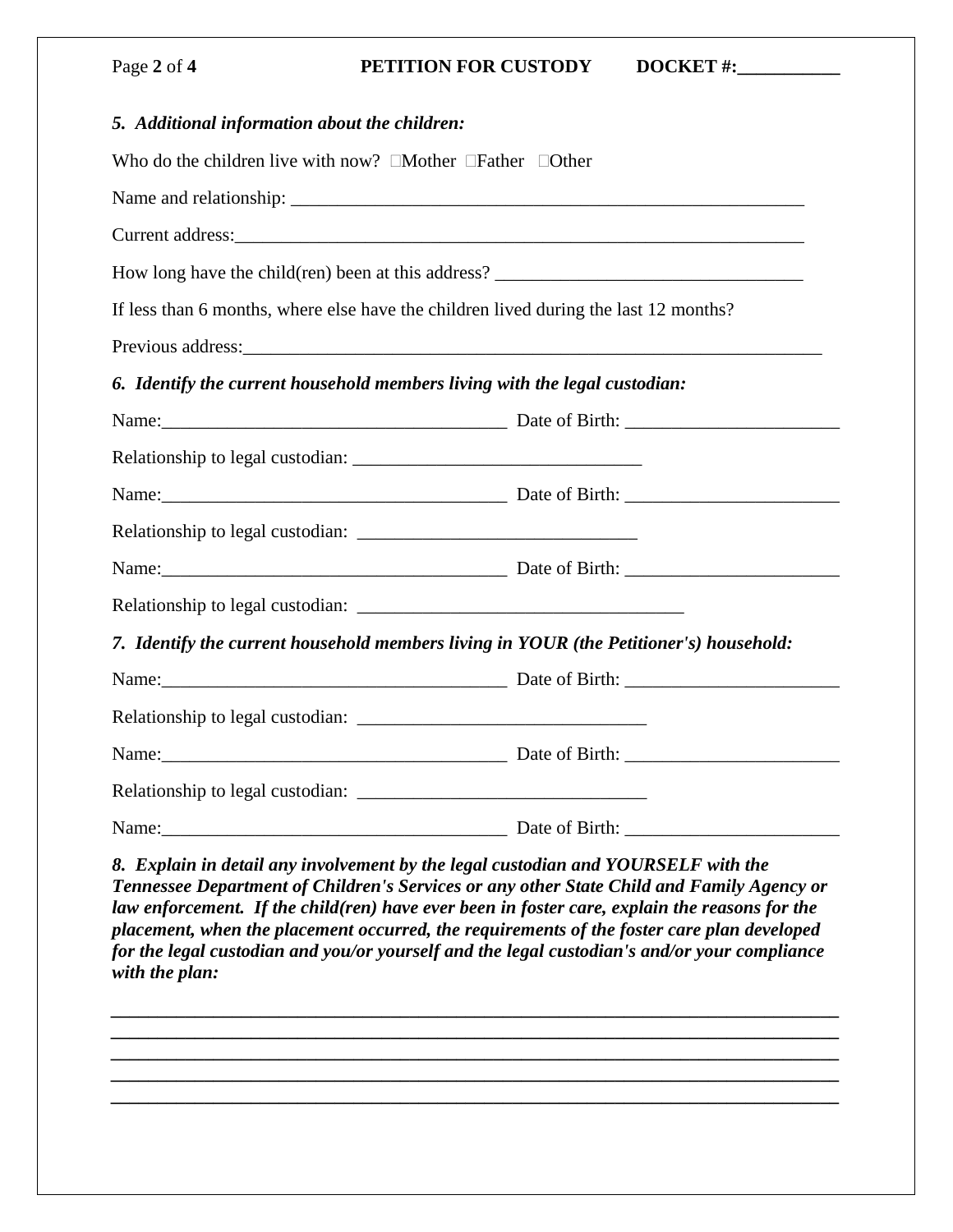#### Page **3** of **4 PETITION FOR CUSTODY DOCKET** #:

#### *9. Other cases involving these child(ren):*

Have there been any other court cases, ie. child support, juvenile cases, divorce, involving these children?  $\Box$ Yes  $\Box$ No

If YES, fill out below:

| When? | Where? County $&$ State | What kind of orders did the<br>Court? |
|-------|-------------------------|---------------------------------------|
|       |                         |                                       |
|       |                         |                                       |
|       |                         |                                       |
|       |                         |                                       |
|       |                         |                                       |

#### *10. Best person to take care of the child(ren):*

Explain why you believe that granting you temporary custody would be best for the child(ren):

**(If this section is not completed, your petition may be dismissed without a hearing. You must be specific with your reasons for wanting custody:)**

\_\_\_\_\_\_\_\_\_\_\_\_\_\_\_\_\_\_\_\_\_\_\_\_\_\_\_\_\_\_\_\_\_\_\_\_\_\_\_\_\_\_\_\_\_\_\_\_\_\_\_\_\_\_\_\_\_\_\_\_\_\_\_\_\_\_\_\_\_\_\_\_\_\_\_\_\_\_ \_\_\_\_\_\_\_\_\_\_\_\_\_\_\_\_\_\_\_\_\_\_\_\_\_\_\_\_\_\_\_\_\_\_\_\_\_\_\_\_\_\_\_\_\_\_\_\_\_\_\_\_\_\_\_\_\_\_\_\_\_\_\_\_\_\_\_\_\_\_\_\_\_\_\_\_\_\_ \_\_\_\_\_\_\_\_\_\_\_\_\_\_\_\_\_\_\_\_\_\_\_\_\_\_\_\_\_\_\_\_\_\_\_\_\_\_\_\_\_\_\_\_\_\_\_\_\_\_\_\_\_\_\_\_\_\_\_\_\_\_\_\_\_\_\_\_\_\_\_\_\_\_\_\_\_\_ \_\_\_\_\_\_\_\_\_\_\_\_\_\_\_\_\_\_\_\_\_\_\_\_\_\_\_\_\_\_\_\_\_\_\_\_\_\_\_\_\_\_\_\_\_\_\_\_\_\_\_\_\_\_\_\_\_\_\_\_\_\_\_\_\_\_\_\_\_\_\_\_\_\_\_\_\_\_ \_\_\_\_\_\_\_\_\_\_\_\_\_\_\_\_\_\_\_\_\_\_\_\_\_\_\_\_\_\_\_\_\_\_\_\_\_\_\_\_\_\_\_\_\_\_\_\_\_\_\_\_\_\_\_\_\_\_\_\_\_\_\_\_\_\_\_\_\_\_\_\_\_\_\_\_\_\_ \_\_\_\_\_\_\_\_\_\_\_\_\_\_\_\_\_\_\_\_\_\_\_\_\_\_\_\_\_\_\_\_\_\_\_\_\_\_\_\_\_\_\_\_\_\_\_\_\_\_\_\_\_\_\_\_\_\_\_\_\_\_\_\_\_\_\_\_\_\_\_\_\_\_\_\_\_\_

*\_\_\_\_\_\_\_\_\_\_\_\_\_\_\_\_\_\_\_\_\_\_\_\_\_\_\_\_\_\_\_\_\_\_\_\_\_\_\_\_\_\_\_\_\_\_\_\_\_\_\_\_\_\_\_\_\_\_\_\_\_\_\_\_\_\_\_\_\_\_\_\_\_\_\_\_\_\_\_\_\_\_\_\_\_ \_\_\_\_\_\_\_\_\_\_\_\_\_\_\_\_\_\_\_\_\_\_\_\_\_\_\_\_\_\_\_\_\_\_\_\_\_\_\_\_\_\_\_\_\_\_\_\_\_\_\_\_\_\_\_\_\_\_\_\_\_\_\_\_\_\_\_\_\_\_\_\_\_\_\_\_\_\_\_\_\_\_\_\_\_ \_\_\_\_\_\_\_\_\_\_\_\_\_\_\_\_\_\_\_\_\_\_\_\_\_\_\_\_\_\_\_\_\_\_\_\_\_\_\_\_\_\_\_\_\_\_\_\_\_\_\_\_\_\_\_\_\_\_\_\_\_\_\_\_\_\_\_\_\_\_\_\_\_\_\_\_\_\_\_\_\_\_\_\_\_ \_\_\_\_\_\_\_\_\_\_\_\_\_\_\_\_\_\_\_\_\_\_\_\_\_\_\_\_\_\_\_\_\_\_\_\_\_\_\_\_\_\_\_\_\_\_\_\_\_\_\_\_\_\_\_\_\_\_\_\_\_\_\_\_\_\_\_\_\_\_\_\_\_\_\_\_\_\_\_\_\_\_\_\_\_ \_\_\_\_\_\_\_\_\_\_\_\_\_\_\_\_\_\_\_\_\_\_\_\_\_\_\_\_\_\_\_\_\_\_\_\_\_\_\_\_\_\_\_\_\_\_\_\_\_\_\_\_\_\_\_\_\_\_\_\_\_\_\_\_\_\_\_\_\_\_\_\_\_\_\_\_\_\_\_\_\_\_\_\_\_ \_\_\_\_\_\_\_\_\_\_\_\_\_\_\_\_\_\_\_\_\_\_\_\_\_\_\_\_\_\_\_\_\_\_\_\_\_\_\_\_\_\_\_\_\_\_\_\_\_\_\_\_\_\_\_\_\_\_\_\_\_\_\_\_\_\_\_\_\_\_\_\_\_\_\_\_\_\_\_\_\_\_\_\_\_*

*11. I am asking for immediate emergency custody for the following reasons:*

**I UNDERSTAND THAT COMPLETING PARAGRAPH #11 DOES NOT MEAN THAT IMMEDIATE CUSTODY WILL BE GRATED. FURTHER, I UNDERSTAND IMMEDIATE EMERGENCY CUSTODY WILL ONLY BE GRANTED UPON PROPER PROOF THAT A GENUINE EMERGENCY CONDITIONS EXISTS. PROOF WILL REQUIRE DCS, LAW ENFORCEMENT, OR OTHER SUBSTANTIAL PROOF THAT A TRUE AND IMMEDIATE EMERGENCY EXITS, AND PROOF MUST ACCOMPANY OR BE ATTACHED TO THIS PETITION TO BE CONSIDERED FOR EMERGENCIES.**